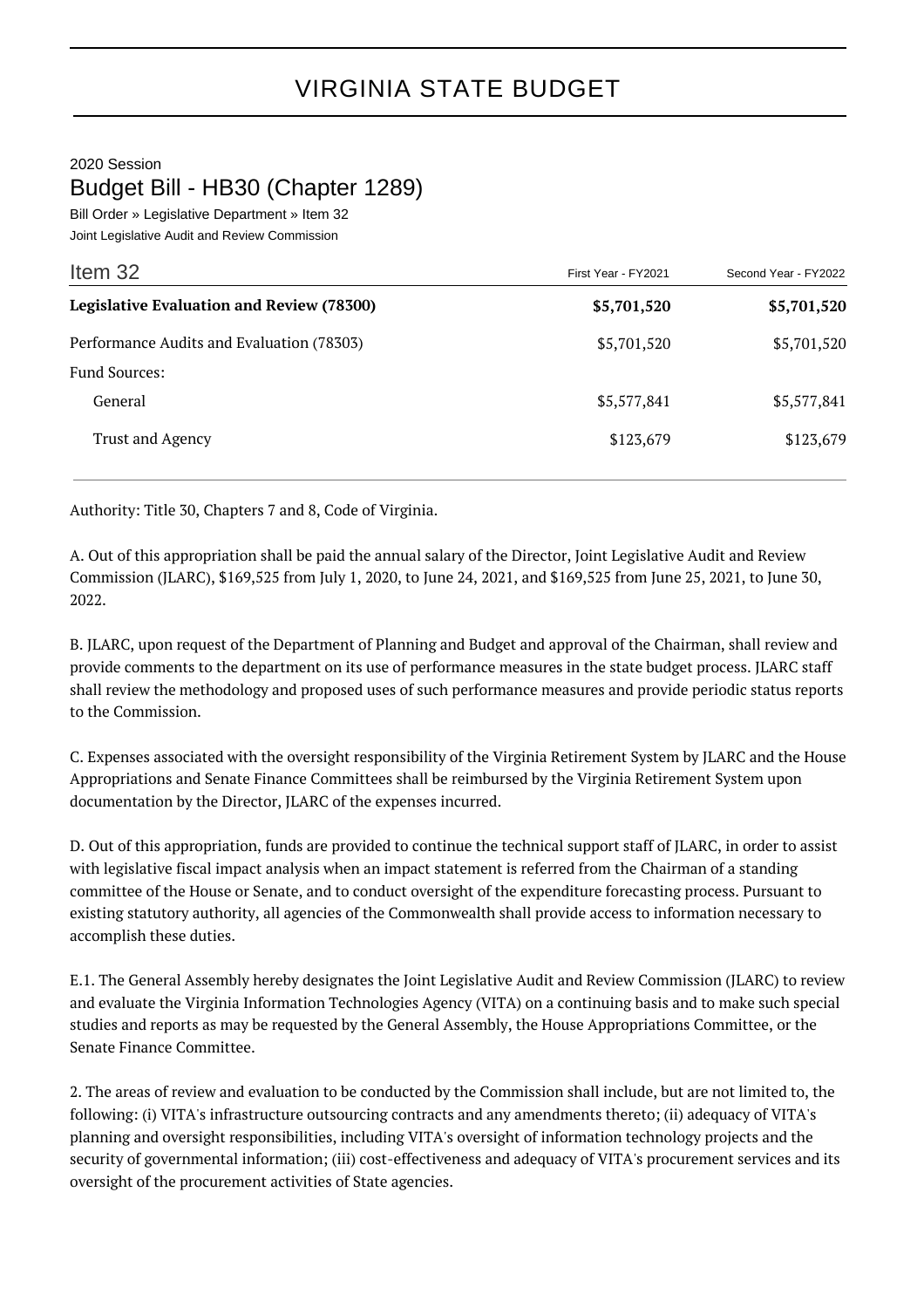3. For the purpose of carrying out its duties and notwithstanding any contrary provision of law, JLARC shall have the legal authority to access the information, records, facilities, and employees of VITA.

4. Records provided to VITA by a private entity pertaining to VITA's comprehensive infrastructure agreement or any successor contract, or any contractual amendments thereto for the operation of the Commonwealth's information technology infrastructure shall be exempt from the Virginia Freedom of Information Act (§ [2.2-3700](http://law.lis.virginia.gov/vacode/2.2-3700/) et seq.), to the extent that such records contain (i) trade secrets of the private entity as defined in the Uniform Trade Secrets Act (§ [59.1-336](http://law.lis.virginia.gov/vacode/59.1-336/) et seq.) or (ii) financial records of the private entity, including balance sheets and financial statements, that are not generally available to the public through regulatory disclosure or otherwise. In order for the records specified in clauses (i) and (ii) to be excluded from the Virginia Freedom of Information Act, the private entity shall make a written request to VITA:

a. Invoking such exclusion upon submission of the data or other materials for which protection from disclosure is sought;

b. Identifying with specificity the data or other materials for which protection is sought; and

c. Stating the reasons why protection is necessary.

VITA shall determine whether the requested exclusion from disclosure is necessary to protect the trade secrets or financial records of the private entity. VITA shall make a written determination of the nature and scope of the protection to be afforded by it under this subdivision. Once a written determination is made by VITA, the records afforded protection under this subdivision shall continue to be protected from disclosure when in the possession of VITA or ILARC.

Except as specifically provided in this item, nothing in this item shall be construed to authorize the withholding of (a) procurement records as required by  $\S$  [56-575.17;](http://law.lis.virginia.gov/vacode/56-575.17/) (b) information concerning the terms and conditions of any interim or comprehensive agreement, service contract, lease, partnership, or any agreement of any kind entered into by VITA and the private entity; (c) information concerning the terms and conditions of any financing arrangement that involves the use of any public funds; or (d) information concerning the performance of the private entity under the comprehensive infrastructure agreement, or any successor contract, or any contractual amendments thereto for the operation of the Commonwealth's information technology infrastructure.

5. The Chairman of JLARC may appoint a permanent subcommittee to provide guidance and direction for VITA review and evaluation activities, subject to the full Commission's supervision and such guidelines as the Commission itself may provide.

6. All agencies of the Commonwealth shall cooperate as requested by JLARC in the performance of its duties under this authority.

F.1. The General Assembly hereby designates the Joint Legislative Audit and Review Commission (JLARC) to conduct, on a continuing basis, a review and evaluation of economic development initiatives and policies and to make such special studies and reports as may be requested by the General Assembly, the House Appropriations Committee, or the Senate Finance Committee.

2. The areas of review and evaluation to be conducted by the Commission shall include, but are not limited to, the following: (i) spending on and performance of individual economic development incentives, including grants, tax preferences, and other assistance; (ii) economic benefits to Virginia of total spending on economic development initiatives at least biennially; (iii) effectiveness, value to taxpayers, and economic benefits to Virginia of individual economic development initiatives on a cycle approved by the Commission; and (iv) design, oversight, and accountability of economic development entities, initiatives, and policies as needed.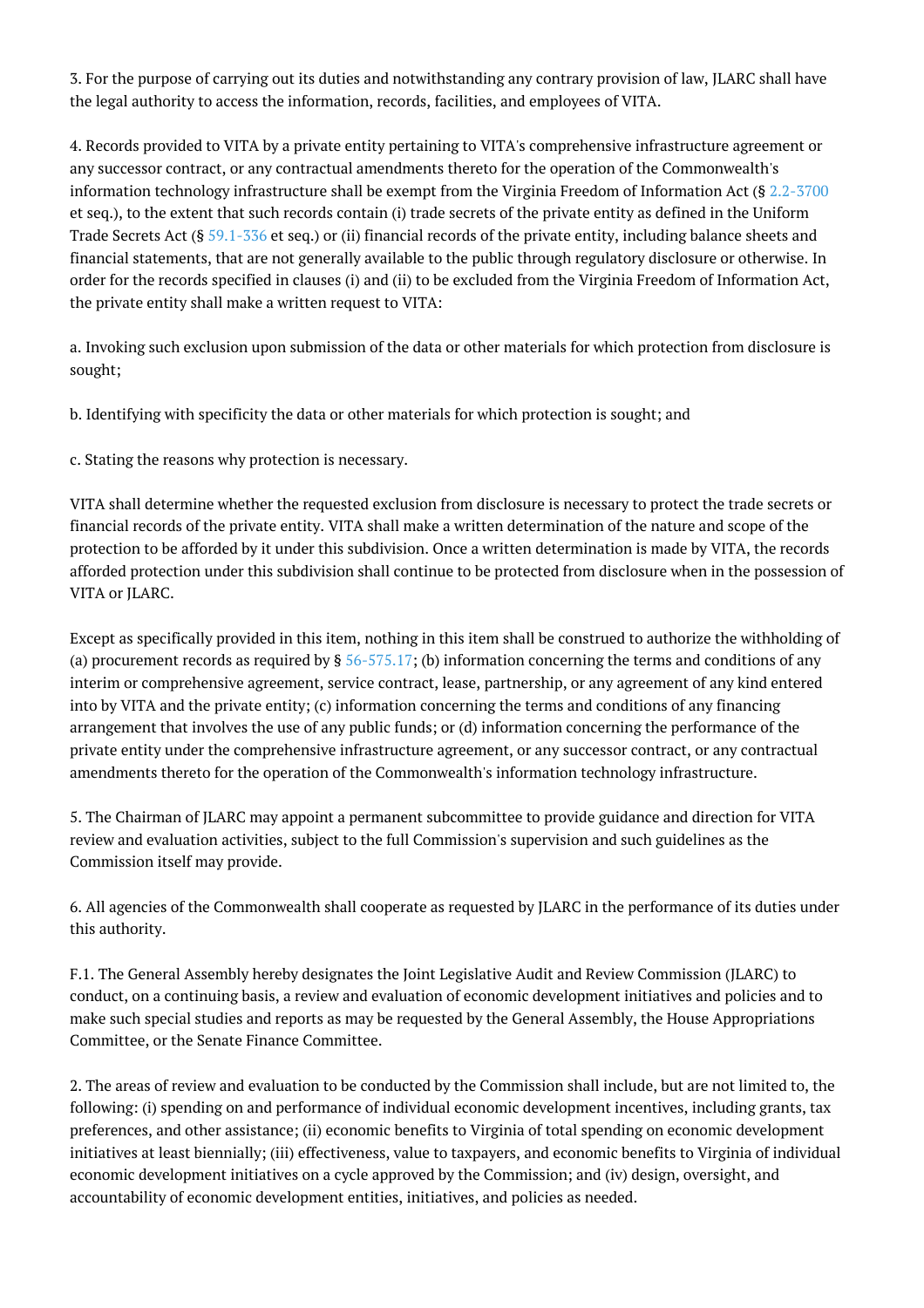3. For the purpose of carrying out its duties under this authority and notwithstanding any contrary provision of law, JLARC shall have the legal authority to access the facilities, employees, information, and records, including confidential information, and the public and executive session meetings and records of the board of VEDP, involved in economic development initiatives and policies for the purpose of carrying out such duties in accordance with the established standards, processes, and practices exercised by JLARC pursuant to its statutory authority. Access shall include the right to attend such meetings for the purpose of carrying out such duties. Any non-disclosure agreement that VEDP enters into on or after July 1, 2016, for the provision of confidential and proprietary information to VEDP by a third party shall require that JLARC also be allowed access to such information for the purposes of carrying out its duties.

4. Notwithstanding the provisions of subsection A or B of § [58.1-3](http://law.lis.virginia.gov/vacode/58.1-3/) or any other provision of law, unless prohibited by federal law, an agreement with a federal entity, or a court decree, the Tax Commissioner is authorized to provide to JLARC such tax information as may be necessary to conduct oversight of economic development initiatives and policies.

5. The following records shall be excluded from the provisions of the Virginia Freedom of Information Act (§ [2.2-](http://law.lis.virginia.gov/vacode/2.2-3700/) [3700](http://law.lis.virginia.gov/vacode/2.2-3700/) et seq.), and shall not be disclosed by JLARC:

(a) records provided by a public body as defined in  $\S 2.2 - 3701$ , Code of Virginia, to JLARC in connection with its oversight of economic development initiatives and policies, where the records would not be subject to disclosure by the public body providing the records. The public body providing the records to JLARC shall identify the specific portion of the records to be protected and the applicable provision of the Freedom of Information Act or other provision of law that excludes the record or portions thereof from mandatory disclosure.

(b) confidential proprietary records provided by private entities pursuant to a promise of confidentiality from JLARC, used by JLARC in connection with its oversight of economic development initiatives and policies where, if such records are made public, the financial interest of the private entity would be adversely affected.

6. By August 15 of each year, the Secretary of Commerce and Trade shall provide to JLARC all information collected pursuant to § [2.2-206.2](http://law.lis.virginia.gov/vacode/2.2-206.2/), Code of Virginia, in a format and manner specified by JLARC to ensure that the final report to be submitted by the Secretary fulfills the intent of the General Assembly and provides the data and evaluation in a meaningful manner for decision-makers.

7. JLARC shall assist the agencies submitting information to the Secretary of Commerce and Trade pursuant to the provisions of § [2.2-206.2,](http://law.lis.virginia.gov/vacode/2.2-206.2/) Code of Virginia, to ensure that the agencies work together to effectively develop standard definitions and measures for the data required to be reported and facilitate the development of appropriate unique project identifiers to be used by the impacted agencies.

8. The Chairman of JLARC may appoint a permanent subcommittee to provide guidance and direction for ongoing review and evaluation activities, subject to the full Commission's supervision and such guidelines as the Commission itself may provide.

9. JLARC may employ on a consulting basis such professional or technical experts as may be reasonably necessary for the Commission to fulfill its responsibilities under this authority.

10. All agencies of the Commonwealth shall cooperate as requested by JLARC in the performance of its duties under this authority.

G. Notwithstanding the salaries listed in paragraph A. of this item, the Joint Legislative Audit and Review Commission (JLARC) may establish a salary range for the Director of JLARC.

H.1. The General Assembly hereby designates the Joint Legislative Audit and Review Commission (JLARC) to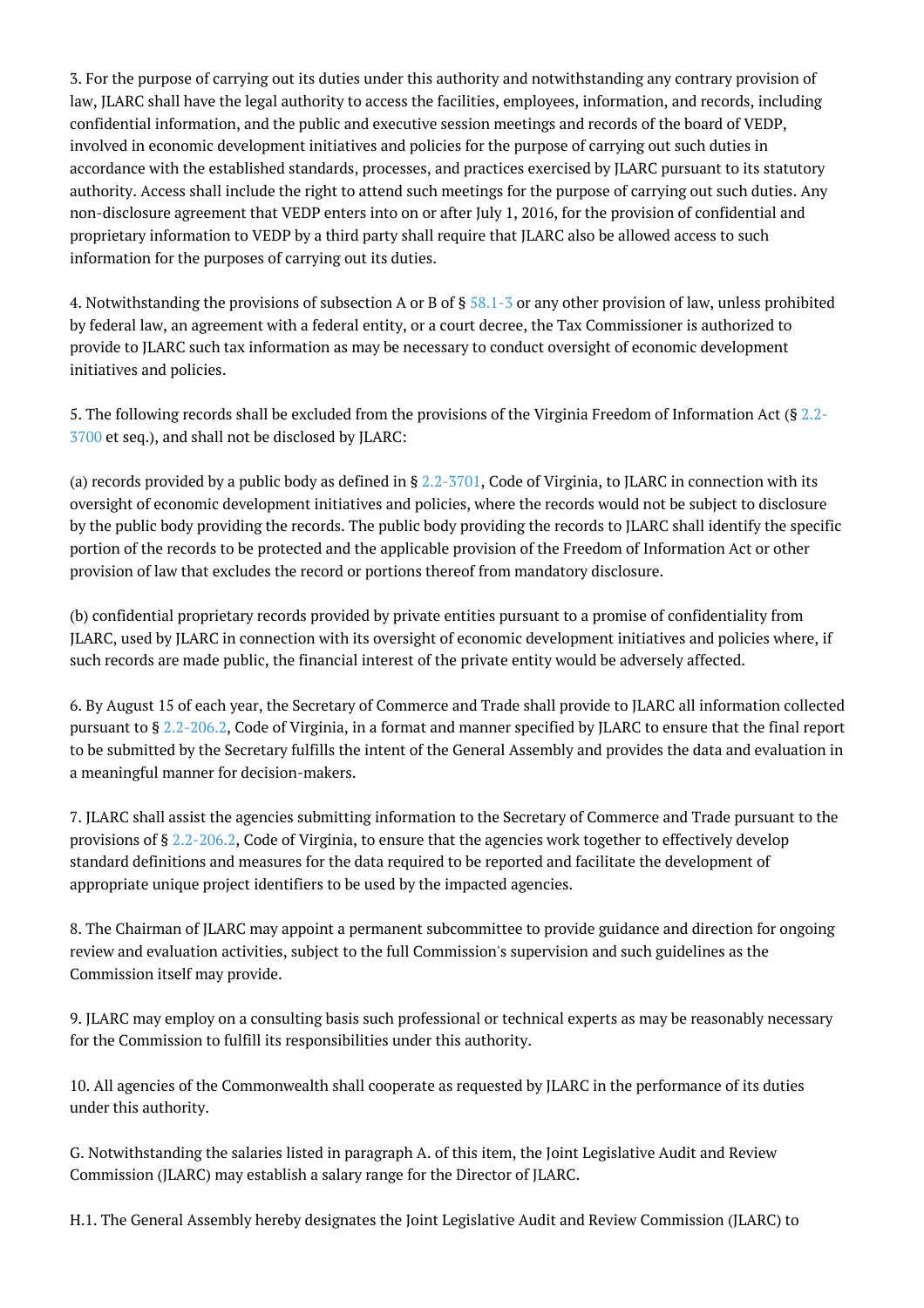review and evaluate the agencies and programs under the Secretary of Health and Human Resources (HHR) on a continuing basis.

2. Review and evaluation work shall be directed by JLARC in consultation with the Joint Committee for Health and Human Resources Oversight.

3. Review and evaluation shall include, but not be limited to (i) studies of agencies or programs; (ii) targeted analysis of spending trends and other issues warranting examination; and (iii) assessment of the soundness and accuracy of population and spending forecasts, including the process, assumptions, methodology, and results.

4. For the purpose of carrying out its duties and notwithstanding any contrary provision of law, JLARC shall have the legal authority to access the information, records, facilities, and employees of all agencies within the HHR secretariat.

5. The following records shall be excluded from the provisions of the Virginia Freedom of Information Act (§ [2.2-](http://law.lis.virginia.gov/vacode/2.2-3700/) [3700](http://law.lis.virginia.gov/vacode/2.2-3700/) et seq.), and shall not be disclosed by JLARC:

(a) records provided by a public body as defined in  $\S 2.2 - 3701$ , Code of Virginia, to JLARC in connection with its evaluation of agencies and programs within the HHR secretariat, where the records would not be subject to disclosure by the public body providing the records. The public body providing the records to JLARC shall identify the specific portion of the records to be protected and the applicable provision of the Freedom of Information Act or other provision of law that excludes the record or portions thereof from mandatory disclosure.

(b) confidential proprietary records provided by private entities pursuant to a promise of confidentiality from JLARC, used by JLARC in connection with its evaluation of agencies and programs within the HHR secretariat where, if such records are made public, the financial interest of the private entity would be adversely affected.

6. The Chairman of JLARC may appoint a permanent subcommittee to provide guidance and direction for ongoing review and evaluation of agencies and programs within the HHR secretariat, subject to the full Commission's supervision and such guidelines as the Commission itself may provide.

7. JLARC may employ on a consulting basis such professional or technical experts as may be reasonably necessary for the Commission to fulfill its responsibilities under this authority.

8. All agencies of the Commonwealth shall cooperate as requested by JLARC in the performance of its duties under this authority.

I.1. The General Assembly hereby designates the Joint Legislative Audit and Review Commission (JLARC) to review and evaluate the Commonwealth's enterprise resource planning and related financial, payroll, personnel management and benefit eligibility systems (Cardinal) on a continuing basis and to provide such special studies and reports as may be requested by the General Assembly, the House Appropriations Committee, or the Senate Finance Committee.

2. The areas of review and evaluation to be conducted by the Commission shall include, but are not limited to, the following: (i) procurement for the planning, development, implementation, operation, and maintenance of Cardinal and any subsequent contracts and amendments thereto; (ii) the development, implementation, performance, and costs of Cardinal; (iii) the long-term viability of the technologies utilized in Cardinal; (iv) the adequacy of the system of governance for Cardinal, including the responsibility for, and control of specific data in Cardinal, the responsibility for systems support and maintenance, and the appropriate role of the Virginia Information Technologies Agency; and (v) the security of governmental and personally identifiable information contained in Cardinal.